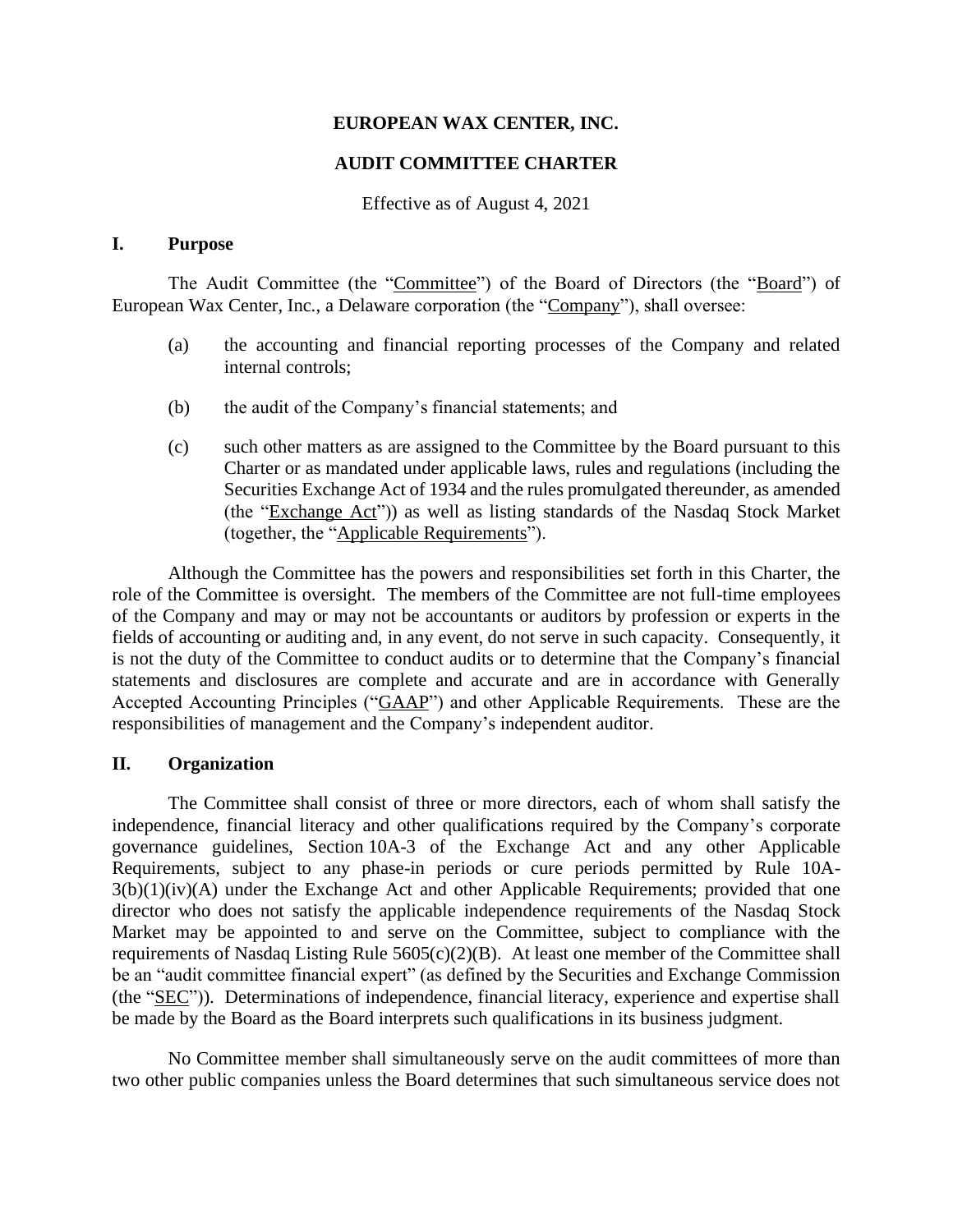impair the ability of such member to effectively serve on the Committee and such determination is disclosed in accordance with the Applicable Requirements.

Members of the Committee shall be appointed by the Board on the recommendation of the Nominating and Governance Committee. Members of the Committee may be removed at any time by action of the Board. The Committee's chairperson shall be designated by the Board on the recommendation of the Nominating and Governance Committee or, if not so designated, the members of the Committee shall elect a chairperson by a vote of the majority of the full Committee.

The Committee may form and delegate authority to subcommittees from time to time as it sees fit, provided that the subcommittees are composed entirely of directors who satisfy the applicable independence requirements of the Company's corporate governance guidelines and the Applicable Requirements.

### **III. Meetings**

The Committee shall meet at least four times per year on a quarterly basis or more frequently as circumstances require. Meetings shall be called by the chairperson of the Committee or, if there is no chairperson, by a majority of the members of the Committee. Meetings may be held telephonically or by other electronic means to the extent permitted by the Company's organizational documents and applicable law. The Committee shall maintain minutes of its meetings and records relating to those meetings. Committee actions may be taken by unanimous written consent.

The Committee shall also meet periodically with management, the Company's independent auditor and, as applicable, the chief internal auditor in separate executive sessions to discuss any matters that the Committee or each of these groups believe should be discussed privately.

### **IV. Authority and Responsibilities**

In fulfilling its duties and responsibilities hereunder, the Committee will be entitled to rely reasonably on (a) the integrity of those persons within the Company and the professionals and experts (such as the Company's independent auditor) from whom it receives information, (b) the accuracy of the financial and other information provided to the Committee by such persons and (c) representations made by the Company's independent auditor as to any services provided by such firm to the Company.

To fulfill its responsibilities, the Committee shall:

# **With respect to the engagement of the Company's independent and other auditors:**

1. Be directly responsible for (a) the appointment, compensation, retention, (including termination), scope and oversight of the work of any independent registered public accounting firm engaged by the Company (including for the purpose of preparing or issuing an audit report or performing other audit, review or attestation services or other work for the Company), and (b) the resolution of any disagreements between management and any such firm regarding financial reporting.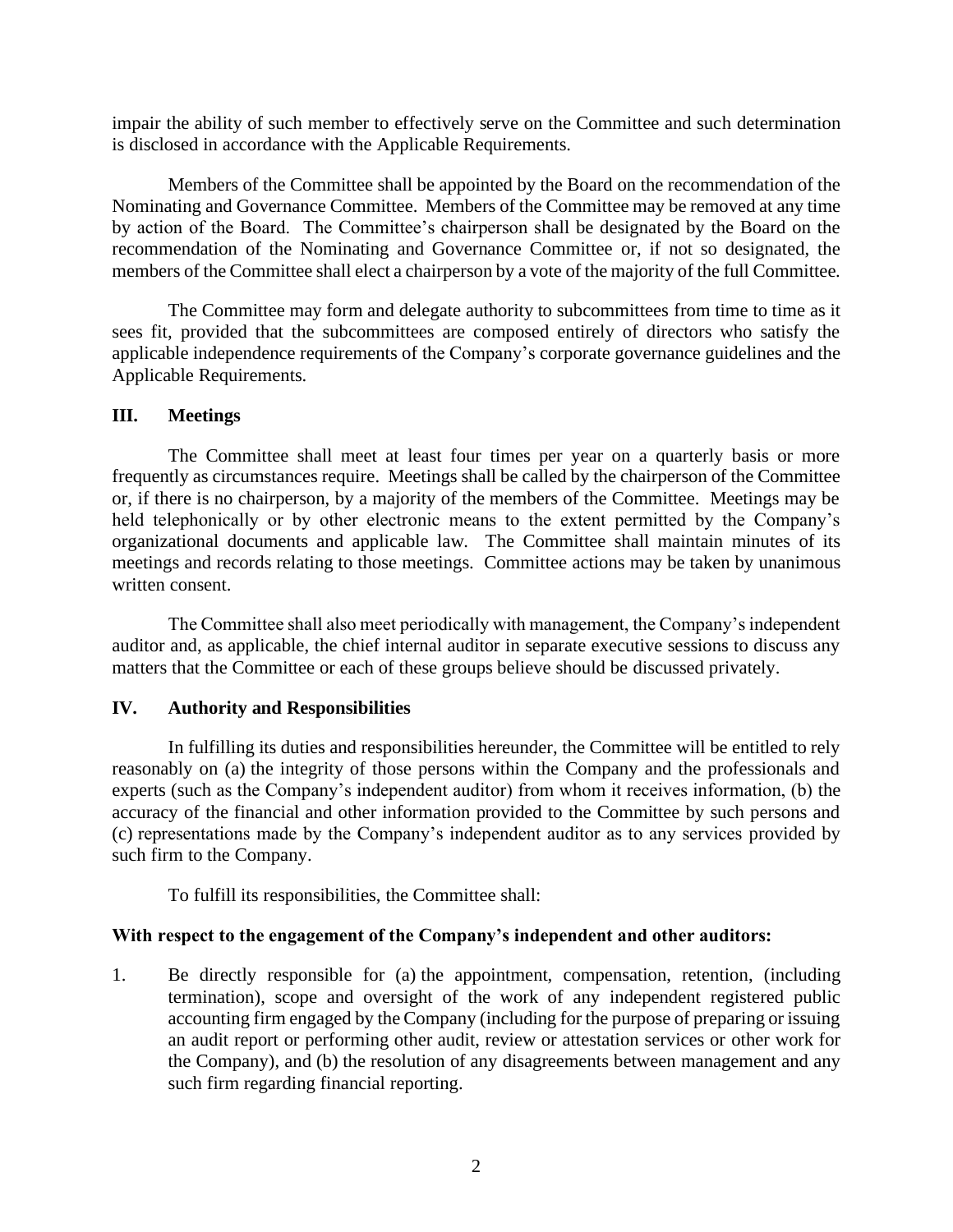- 2. Have the sole authority to review in advance, and pre-approve (which may be pursuant to pre-approval policies and procedures) all audit or non-audit services to be provided by the Company's independent or other auditors as permitted by Section 10A of the Exchange Act and to approve all related fees and other terms of engagement. The Committee shall also review and approve disclosures required to be included by the Company in periodic reports filed with the SEC under Section 13(a) of the Exchange Act with respect to audit and non-audit services.
- 3. At least annually, obtain and review a formal written report from the Company's independent auditor (a) describing such firm's internal quality control procedures, (b) describing any material issues raised by the most recent internal quality control review, peer review or Public Company Accounting Oversight Board ("PCAOB") review or inspection of such firm, or by any inquiry or investigation by governmental or professional authorities, within the preceding five years, respecting one or more independent audits carried out by such firm, and any steps taken to deal with any such issues and (c) assessing such firm's independence, including delineating all relationships and engagements that may reasonably be thought to bear on the independence of the auditor, including those between the auditor and the Company. The Committee shall discuss this report with the Company's independent auditor and shall take appropriate action to ensure the independence of the independent auditor and to address any other matters based on such report.
- 4. Confirm that the "lead partner," the "concurring partner" and the other "audit partner" rotation requirements under the Applicable Requirements, including Regulation S-X have been complied with.
- 5. Review all reports and communications required to be submitted by the Company's independent registered public accounting firm to the Committee under Section 10A of the Exchange Act and other Applicable Requirements.
- 6. At least annually, evaluate the performance of the Company's independent auditor, including the lead audit partner. In making its evaluation, the Committee should take into account the opinions of management and the internal audit group.
- 7. Review and approve the Company's hiring policies regarding partners, employees and former partners and employees of the Company's independent auditor.

# **With respect to the Company's financial statements and other financial reporting:**

- 8. Review and discuss the Company's annual audited and quarterly unaudited financial statements with management (including the Company's internal audit group) and the Company's independent auditor, including disclosures made in "Management's Discussion and Analysis of Financial Condition and Results of Operations" to be included in the Company's annual report on Form 10-K or quarterly reports on Form 10-Q.
- 9. Recommend to the Board whether the Company's annual audited financial statements should be included in the Company's annual report for filing with the SEC and timely prepare the report required by the SEC to be included in the Company's annual proxy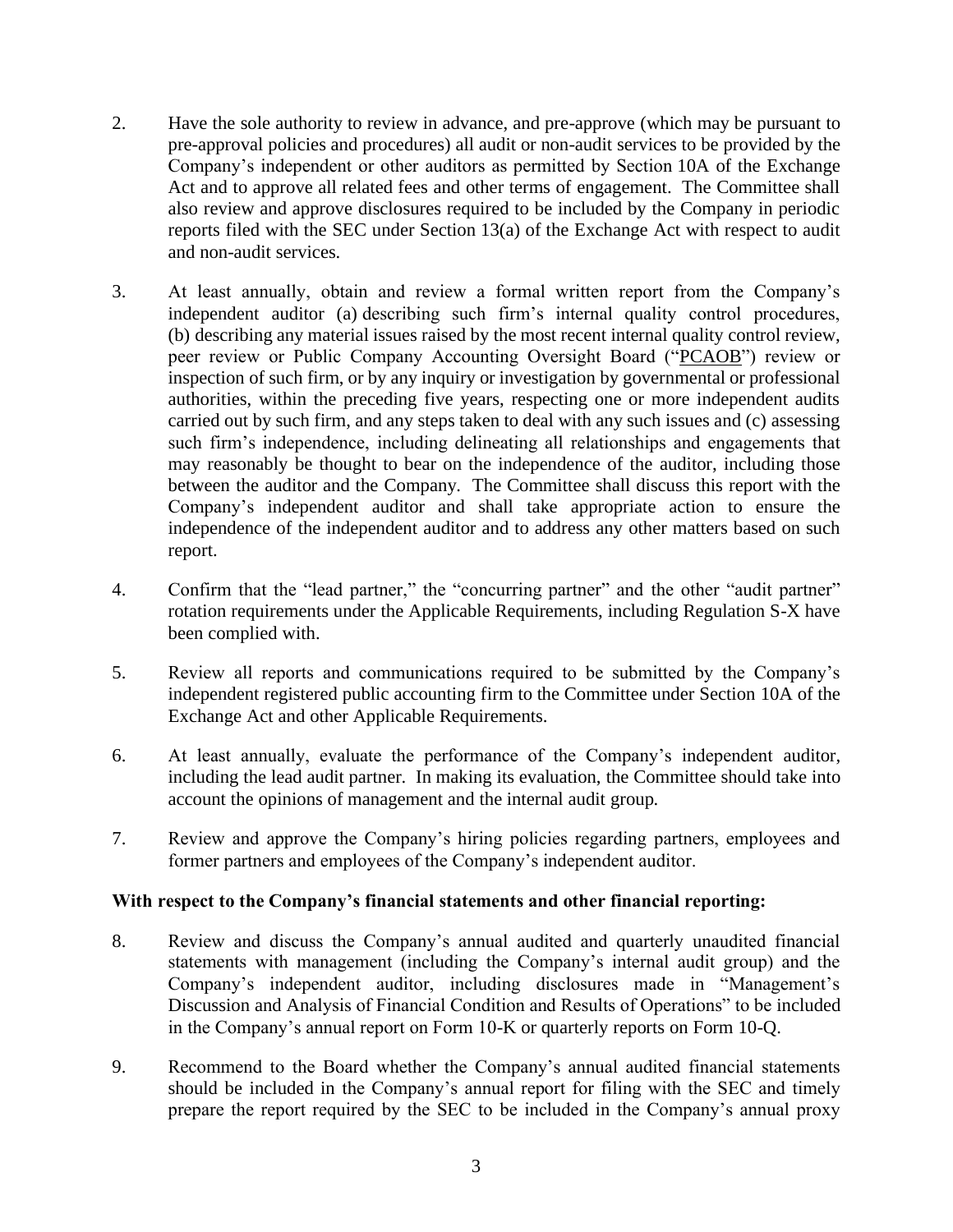statement, if applicable, and any other reports of the Committee required by any Applicable Requirement.

- 10. Review and discuss with management and the Company's independent auditor (a) major issues regarding, or significant changes in, the Company's accounting principles and financial statement presentations, (b) analyses prepared by management or the Company's independent auditor concerning significant financial reporting issues and judgments made in connection with the preparation of the financial statements, (c) the effect of regulatory and accounting initiatives, as well as off-balance sheet structures, on the financial statements of the Company and (d) the type and presentation of information to be included in earnings press releases and any financial information and earnings guidance provided to analysts and rating agencies.
- 11. Prior to the filing of any audited financial statements with the SEC, review with the Company's independent auditor (a) all critical accounting policies and practices used by the Company, (b) all alternative accounting treatments of financial information reported in GAAP related to material items that have been discussed with management, including the ramifications of the use of such alternative treatments and disclosures and the treatment preferred by the Company's independent auditor, (c) any reports or communications (and management's responses thereto) submitted to the Committee by the Company's independent auditor in accordance with PCAOB auditing standards and (d) any other material written communications between the Company's independent auditor and management.
- 12. Periodically review separately with each of management, the Company's independent auditor and the internal audit group (a) any significant disagreement between management and the Company's independent auditor or the internal audit group in connection with the preparation of the financial statements, (b) any audit problems or difficulties encountered during the course of the audit, including any restrictions on the scope of work or access to required information, and (c) management's response to each. The Committee shall discuss with the independent auditor material issues on which the national office of the independent auditor was consulted by the Company's audit team.
- 13. Periodically discuss with the Company's independent auditor, without management being present, (a) their judgment about the quality, integrity and appropriateness of the Company's accounting principles and financial disclosure practices as applied in its financial reporting and (b) the completeness and accuracy of the Company's financial statements.
- 14. Review and discuss with management the Company's earnings press releases, including the use of non-GAAP financial measures and other "pro forma" or "adjusted" presentations, as well as financial information and earnings guidance provided to analysts and rating agencies. Such discussions may be general (consisting of discussing the types of information to be disclosed and the types of presentations to be made), and each earnings release or each instance in which the Company provides earnings guidance need not be discussed in advance.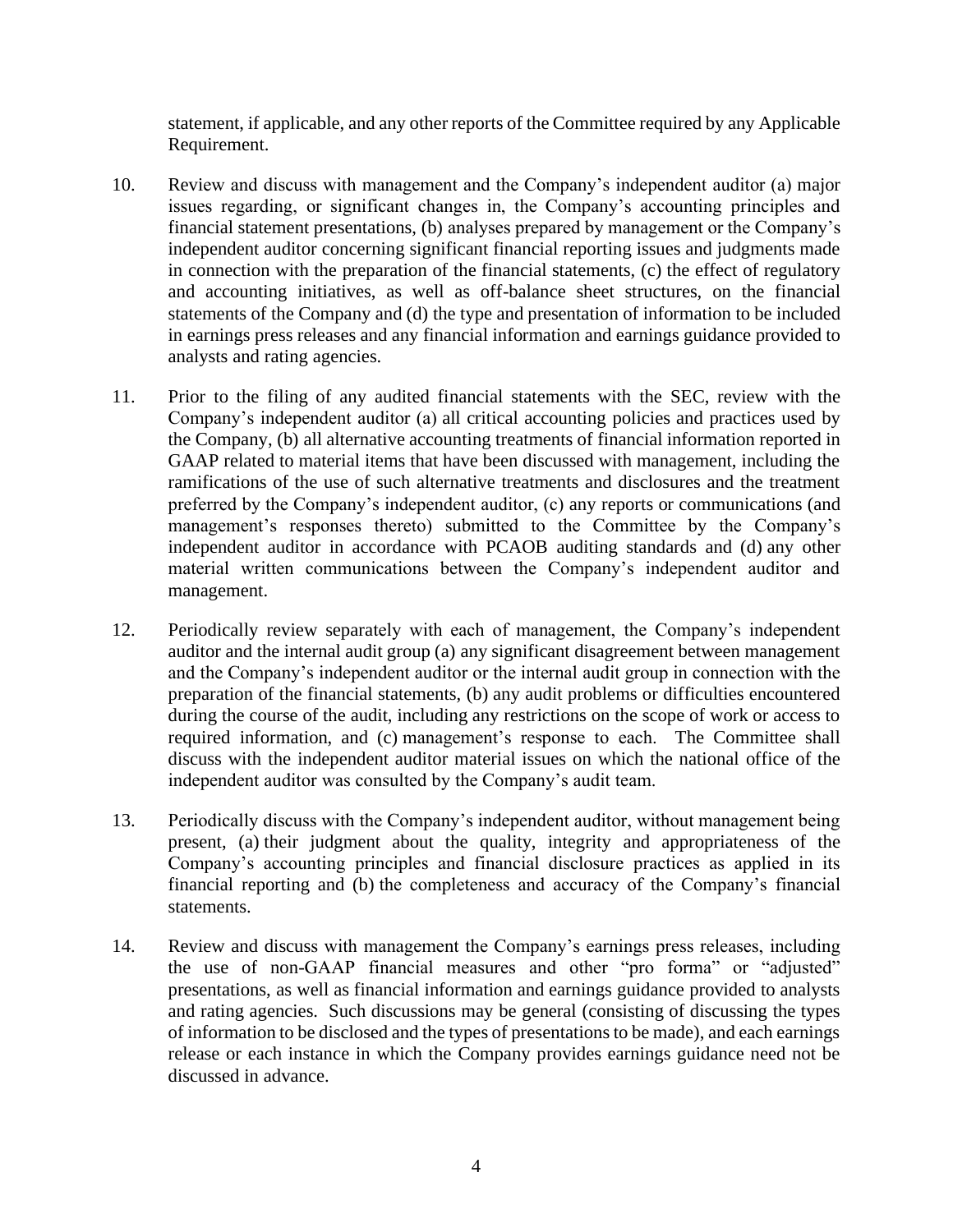- 15. Review and discuss with management all material off-balance sheet transactions, arrangements, obligations (including contingent obligations) and other relationships of the Company with unconsolidated entities or other persons.
- 16. Review and approve the Company's decision to enter into swaps and other derivatives transactions that are exempt from exchange-execution and clearing under "end-user exception" regulations established by the Commodity Futures Trading Commission; and review and approve the Company's policies governing the Company's use of swaps and other derivatives transactions subject to the end-user exception.
- 17. Review and discuss with management and the internal audit group the Company's major financial risk exposures and management's risk assessment and risk management policies.

### **With respect to the internal audit function and internal controls:**

- 18. Review, based on the recommendation of the Company's independent auditor and the person responsible for the Company's internal audit group, the scope and plan of the work to be done by the internal audit group (which may be outsourced to a third-party provider as deemed appropriate by the Company and the Committee) and the responsibilities, budget, audit plan, activities, organizational structure and staffing of the internal audit group as needed.
- 19. Receive reports from the internal audit group on the status of significant findings and recommendations, and management's responses.
- 20. Review on an annual basis the performance of the internal audit group.
- 21. In consultation with the Company's management, independent auditor and the internal audit group, review the adequacy of the Company's internal controls, disclosure processes and its procedures designed to ensure compliance with laws and regulations, and any special audit steps adopted in light of material control deficiencies.
- 22. Review (a) the internal control report prepared by management, including management's assessment of the effectiveness of the Company's internal control over financial reporting and (b) the Company's independent auditor's attestation, and report, on the assessment made by management, in each case, as and when required by Section 404 of the Sarbanes-Oxley Act of 2002. Discuss with management, the internal audit group and the independent auditor any changes in internal control over financial reporting disclosed or considered for disclosure in the Company's periodic filings with the SEC.
- 23. Review with management and the Company's independent auditor any reports or disclosure submitted by management to the Committee as contemplated by the certifications required under Section 302 of the Sarbanes-Oxley Act of 2002.
- 24. Review with management any management letters and the steps management intends to take to address the issues raised by those letters.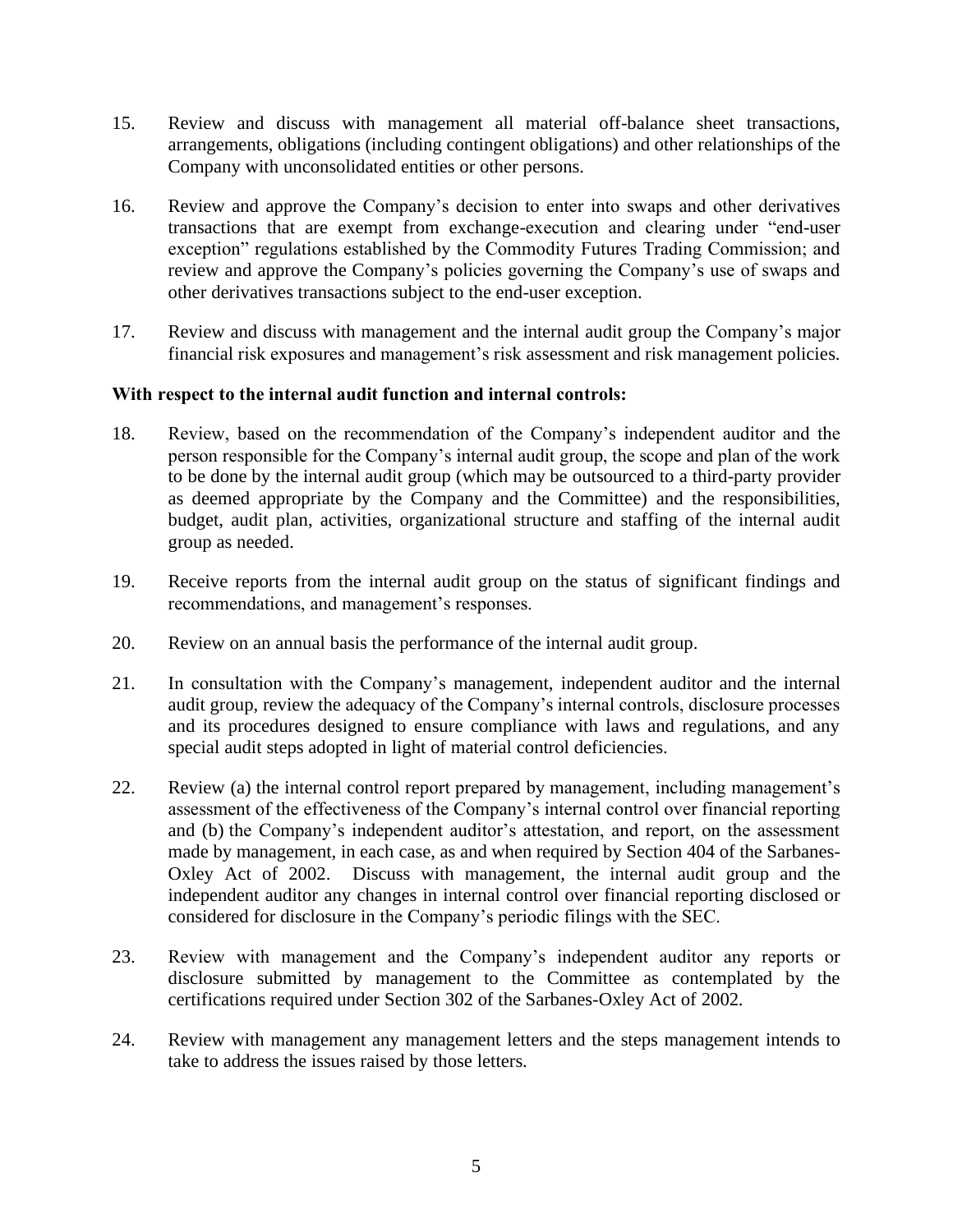### **With respect to the Company's compliance programs:**

- 25. Monitor compliance with the Company's Code of Business Conduct and Ethics, and oversee, review and discuss with management, at least annually, the implementation and effectiveness of the Company's compliance and ethics programs. Review and take appropriate action with respect to any reports to the Committee from legal counsel for the Company concerning any material violation of securities law or breach of fiduciary duty or similar violation by the Company, its subsidiaries or any person acting on their behalf. As appropriate, the Committee shall report and make recommendations to the Board with respect to these matters.
- 26. Establish procedures for (a) the receipt, retention and treatment of complaints received by the Company regarding accounting, internal accounting controls or auditing matters and (b) the confidential, anonymous submission by employees of the Company or any subsidiary or affiliate of the Company whose financial information is included in the Company's financial statements of concerns regarding questionable accounting or auditing matters.
- 27. Review and approve (a) any amendment to or waiver from the Company's Code of Business Conduct and Ethics for the chief executive officer and senior financial officers and (b) any public disclosure made regarding such change or waiver and advise the Board with respect to the Company's policies and procedures regarding compliance with the Company's Code of Business Conduct and Ethics.
- 28. Develop and approve policies and procedures for the review, approval or ratification of related person transactions required to be disclosed pursuant to Item 404 of Regulation S-K, as may be amended from time to time, and any other applicable requirements (the "Related Person Transactions Policy"). Review the Related Person Transactions Policy at least annually and recommend to the Board for approval any changes to the Policy. Oversee the implementation of and compliance with the Related Person Transactions Policy, including reviewing, approving or ratifying related person transactions, as appropriate pursuant to the Related Person Transaction Policy.

### **With respect to the Committee's other authorities and responsibilities:**

- 29. Review and assess annually its own performance and the adequacy of this Charter and recommend to the Board any changes to this Charter deemed appropriate by the Committee.
- 30. Report regularly to the Board.
- 31. Perform any other activities consistent with this Charter, the Company's organizational documents, as required under the Applicable Requirements or as the Committee or the Board otherwise deems necessary or appropriate.